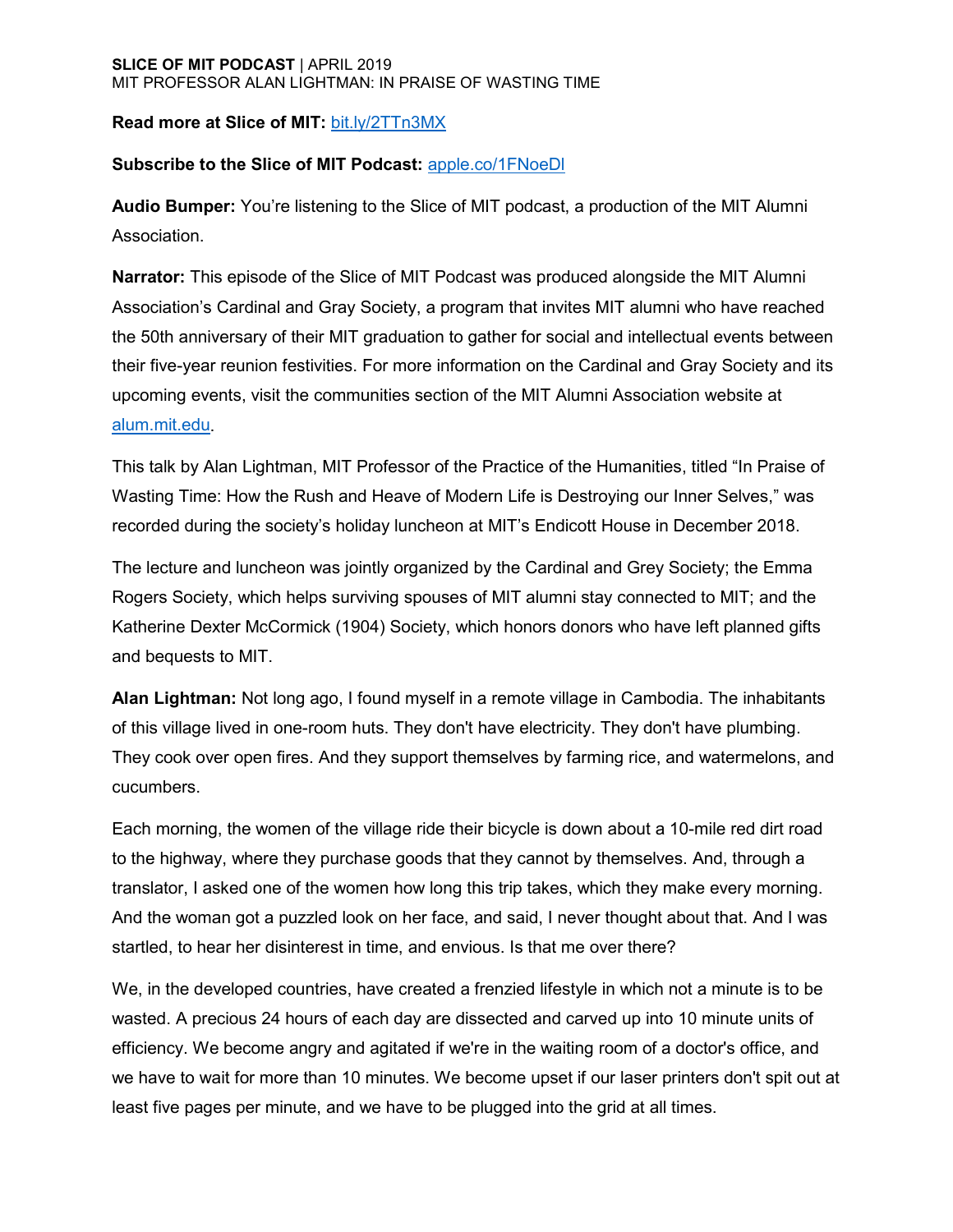I don't know how many of you have smartphones. The interest is noted. Anybody have a smartphone here? Almost everybody. And I imagine and your children and grandchildren have them, as well. We go through our email at restaurants. We go through our online bank accounts while we're walking in the park. And I know many young people who check their smartphones every five minutes throughout the day. After school, our children are loaded with piano lessons, and extra language lessons, and dance classes, and soccer lessons. Our university curricula are so crammed full that our young people don't have time to digest what they're learning.

And I plead guilty myself. If I take a look at what I do during a 24-hour period, if I have an extra hour I work on a book that I'm writing or an article, or prepare a class that I'm teaching. If I have an extra few minutes, I will check my email. And if I have just a few seconds, I'll answer telephone messages. I rarely goof off. I rarely follow a path that I think does not lead to some profitable ending. I rarely waste time. And I would never, ever, ever spend a couple of hours each day riding my bicycle down a red dirt road without knowing exactly how long it took or listening to an audio book on the way.

There are many aspects to today's time-driven world, our wired world. But they're all connected, and they can all be traced to improvements in technology and general prosperity. The pace of life has always been regulated by the speed of communication, and the speed of communication in turn has been increased enormously by new technology. That same technology has increased prosperity.

And when that's combined with the time equal money equation you can see that each minute becomes more and more precious, and we have a heightened awareness of the commercial and goal-oriented uses of time at the expense of more reflective time, more free-floating imagination, non-goal oriented uses of time. But I want to say that technology is only the tool. Human hands work the tool, and behind the technology is us. I believe that our entire way of thinking, our entire way of being in the world, has changed. Many of us cannot spin an unscheduled hour or sit alone in a chair for 10 minutes without external stimulation.

What exactly have we lost? If we're so crushed by our schedules, and to-do lists, and hyperconnected media, that we no longer have time to think and reflect on ourselves and the world? What have we lost? If we can't let our minds wander without any goals, what have we lost? Well, certainly—and I can address these questions to myself, because I am guilty of this syndrome.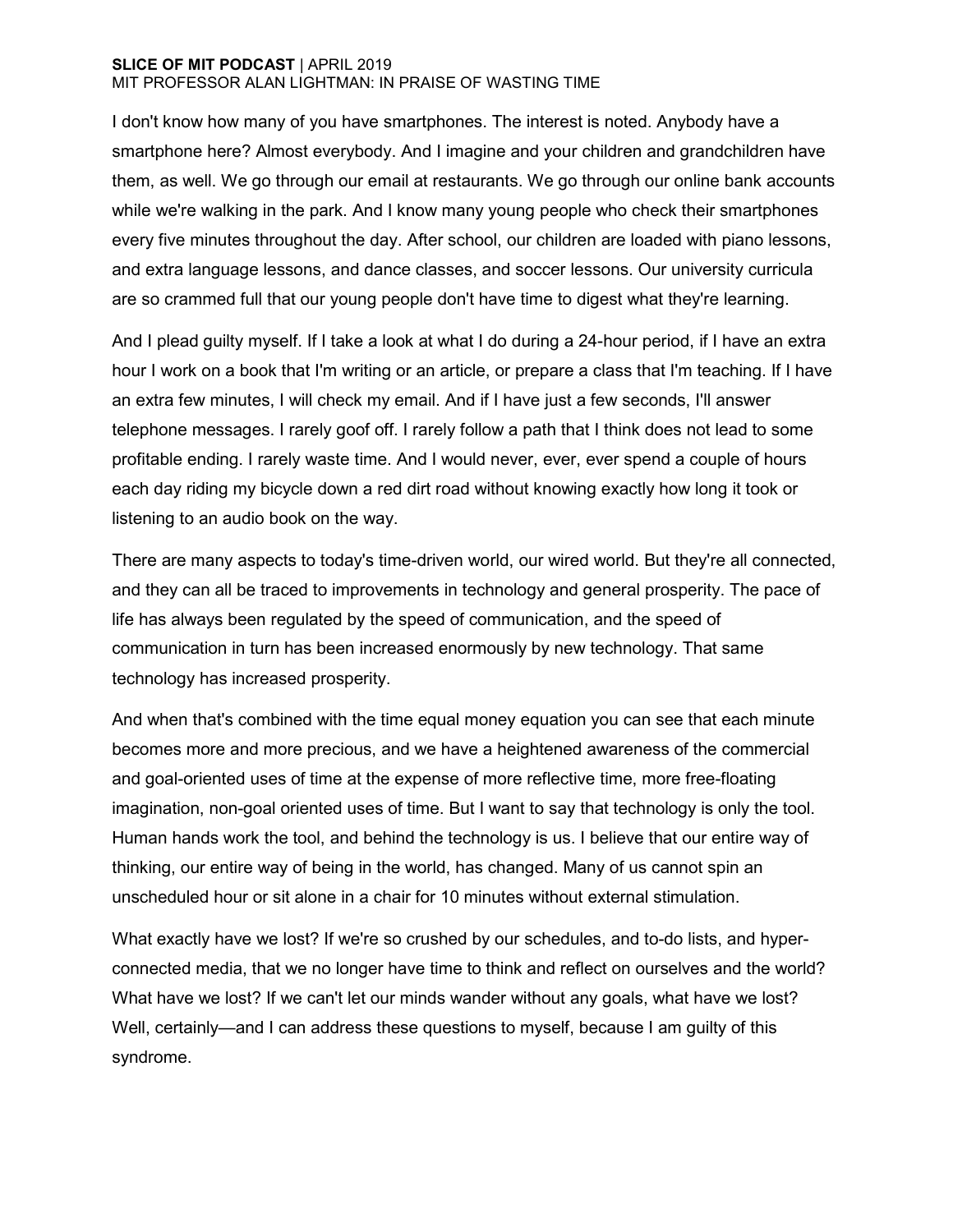Certainly, I have threatened my creative activities. And psychologists have known for a long time that creativity thrives on unstructured time. Gustav Mahler route routinely took three or four-hour walks in the countryside after a lunch, where musical ideas would come to him. And Carl Jung, the great psychologist, did some of his best thinking when he was away from his frenzied office in Zurich, and went to his country house in Balanchine. And the writer Gertrude Stein, while she was working on an article or a book, often wondered about the countryside looking at cows. So our creativity is threatened by not having any time for reflection.

I've also endangered the needed—I'm talking about myself, because I'm guilty of this. I've endangered the needed replenishment, of mine, that comes from doing nothing in particular from taking long walks without destination, and simply finding a few moments to be away from the noise of the world. The mind needs to rest, and this needed rest was recognized thousands of years ago in the Hindu traditions of meditation and then more recently in Buddhism. But I think that I've lost even more than this. I think I've lost something of my inner self.

And by inner self I mean that part of me that dreams, that imagines—that thinks about who I am, and what's important to me, and where I want to go in my life. That inner self needs quiet, it needs solitude, it needs privacy. When I listen to my inner self, I hear the quiet breathings of my spirit. And those breaths are tiny and delicate, and they need to be protected. Without hearing that quiet voice of my spirit, my inner self, I'm a prisoner of the wired world. And by wired world—I used that phrase a few times—I mean not only the hyper connectedness to the internet, but I mean also our frenzied pace of life.

I wanted to show you the cover of an issue in November 2016 of TIME magazine, and only a few of you will be able to see it. But I'll describe it. There's a picture of a young woman, a teenager maybe 16 years old. She's got dark hair. She's wearing a purple blouse, and she looks like all the life has been sucked out of her. She looks like she has no hope. And for those of you who have children and grandchildren-- and I have children and grandchildren myself—you hope that your children never look like that.

And the title of this issue of TIME magazine, written right here, is "Anxiety, Depression, and the American Adolescent." And what is documented in this issue of TIME magazine is that, over the last 15 years, there has been a trend of increasing depression among young people. According to the National Institute of Mental Health from 2010 to 2015, the fraction of young people who reported being depressed in the previous year—that fraction went up by 50%, and of course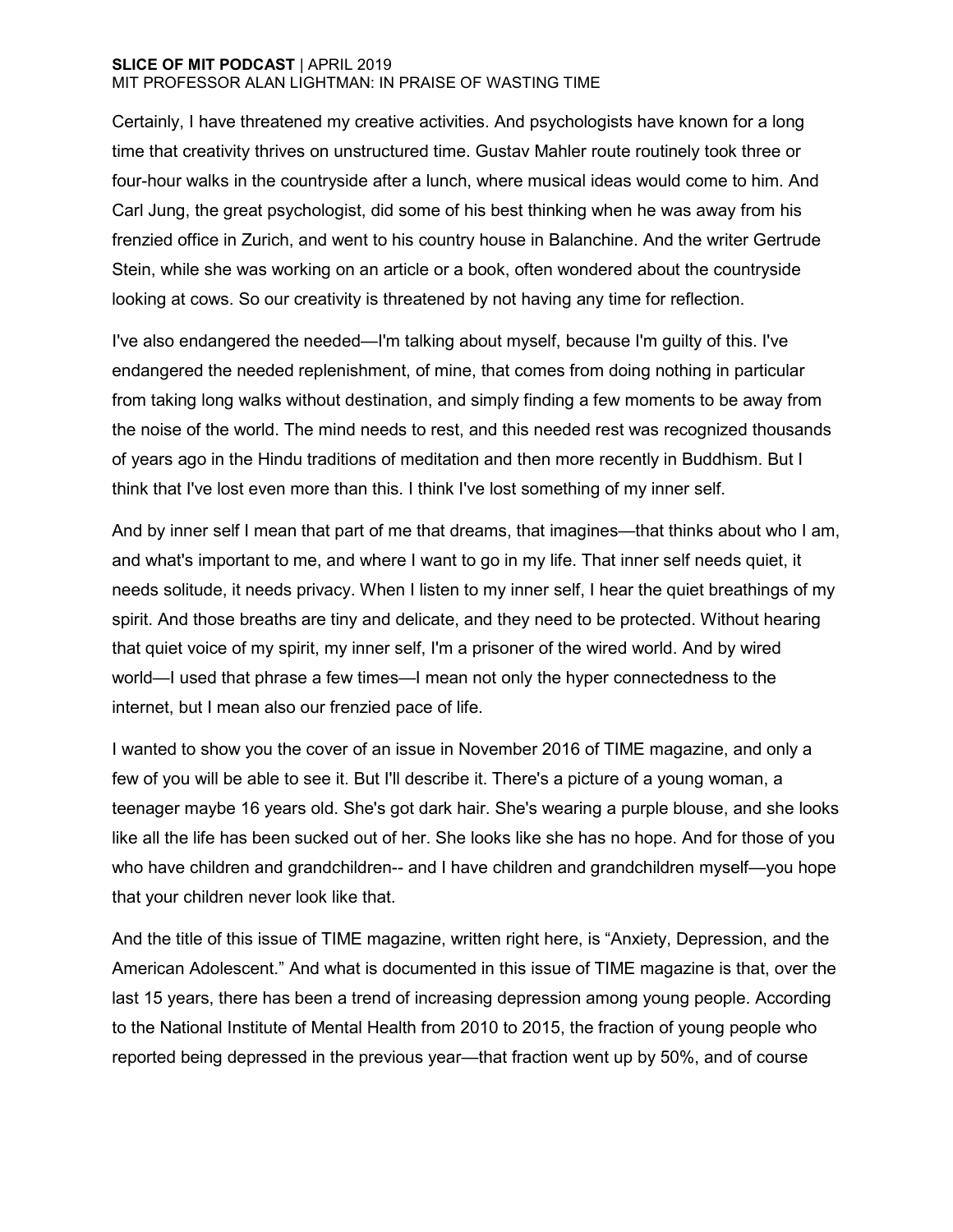there are many factors leading to the increased depression among young people. And I've talked to some friends in China, and they've told me that it's the same there.

There are many factors, but sociologists and psychologists think that one of the major factors is the massive pervasive presence of the internet, the digital grid. With little opportunity or desire to disconnect, the grid replaces in-the-flesh reality with virtual reality. It can drown out the rest of the life. Janis Whitlock, who is an expert in mental health and director of the Cornell research program on self injury and recovery, says that our young people, quote, "are in a cauldron of stimulus they can't get away from, or don't want to get away from, or don't know how to get away from," end quote. A recent Pew survey shows that the average teenager sends or receives 110 text messages a day on their smartphones.

So what's the problem with non-stop stimulation? Is there any problem with this? Well, I have a friend, Ross Peterson, a psychiatrist who used to work in Carlisle. And he has dozens of teenage patients. And I talked to him about this, and he told me that he thinks that a major cause of increased anxiety and depression among young people is their terror of aloneness- their fear of being alone. And this terror, in turn, is intimately connected with the hyperconnected social media world of today.

Modern teenagers live on the virtual planet of Facebook, and Snapchat, and Instagram. And they're probably several more of them now that I haven't been able to keep up with. They're always connected. And Peterson mentioned, to me, the acronym FOMO, which stands for Fear Of Missing Out. And these young people are afraid that they're missing out on all of the activity of their friends, because they're able to see what they're doing nonstop every couple of minutes, and they're afraid they're going to miss out. So they can't be alone. They can't be away from their smartphones.

They sleep with their smartphones under their pillow or next to their beds. It's the first thing that they look at when They sleep with their smartphones under their pillow or next to their beds. It's the first thing that they look at when they wake up in the morning. It's an addiction—an addiction. You can get another hit just by pushing a button. And like any drug addiction, there's never enough. We become addicted to external stimulation. It's impossible for most of us to sit quietly in a room for 10 minutes without external stimulation. I think probably many of you can do that, but younger people have trouble doing that. You should try it.

And a few years ago, some sociologist, at Harvard and the University of Virginia, did an experiment to see how long young people could sit without external stimulation. They got a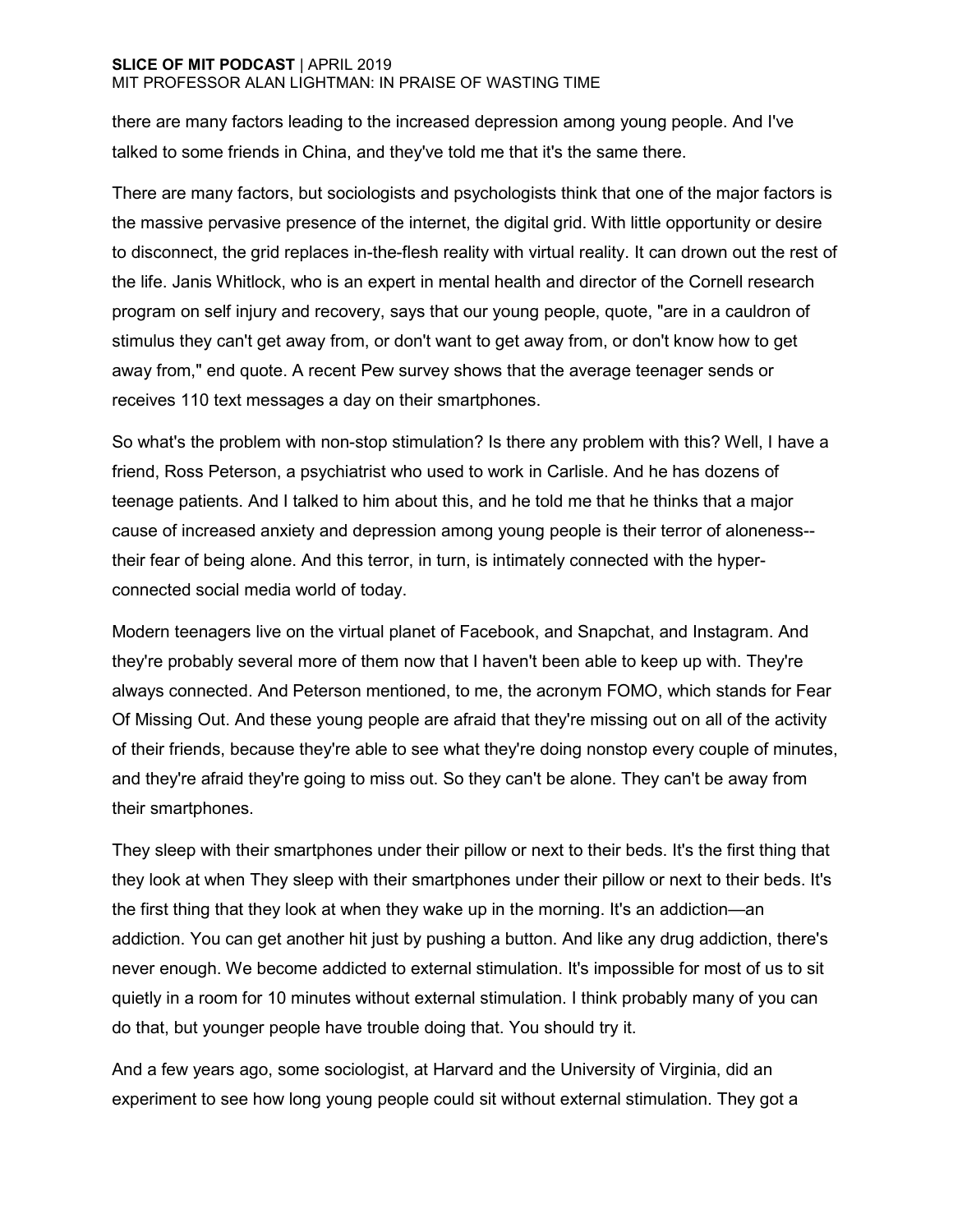bunch of Harvard and University of Virginia undergraduates, and they asked each one of them to sit alone in a room. They had to leave all of their digital devices, even their wristwatches, behind. And the only thing in the room besides a chair was a little table with a buzzer on it. And if you pressed the button of the buzzer, you got a terrible electric shock. So one by one they let each of the people just try this out to see how it worked. And all of them reported that it was very unpleasant, and they would never want to do that.

So then, they started the experiment. So one by one, each person was put in the room. The door was closed—no smart phones, no computers. They didn't know exactly how long they were going to be there, but most of them were there for about 10 or 15 minutes. And the results were that 65% of the males and 25% of the females pressed the button. They would rather have a painful electric shock than no stimulation at all for 10 or 15 minutes. I mean, it's absolutely incredible.

One of the most disturbing effects of the wired world is its impact on the creativity of our young people. There was a researcher at the School of Education of William & Mary who recently did an experiment—recently looked at the data of the Torrance test for creativity, which is a test of creativity that's been given for about 40 years. And she found, that since the mid 1990s around the emergence of the internet and the smartphone, that creativity among young people has been going down, as measured by this test. And I mentioned that there are many aspects to the wired world, and one of them is just the pace of life.

There were some other experimenters at the British Council and a collaboration with the University of Hertfordshire, who studied the walking speed of people in 35 cities around the world. And they found that, over the last 10 years, the walking speed of people has increased by 10%--the walking speed. So we're rushing around faster and faster. All of this, of course, is brought about by the speed of communication. The speed of human communication regulates the speed of life.

So how did we get here? How do we arrive at this point in history? I described some of the dangers and some of the documentation. Well, I think I mentioned earlier that the speed of life has always been regulated by the speed of business, and the speed of business has always been regulated by the speed of communication.

Well, a century ago in the mid-19th century, the telegraph was our communication device, and that could send about 3 bits per second. In the mid-1980s when the internet came along, that could send 1,000 bits per second. Today, the internet can send 1 billion bits per second. So if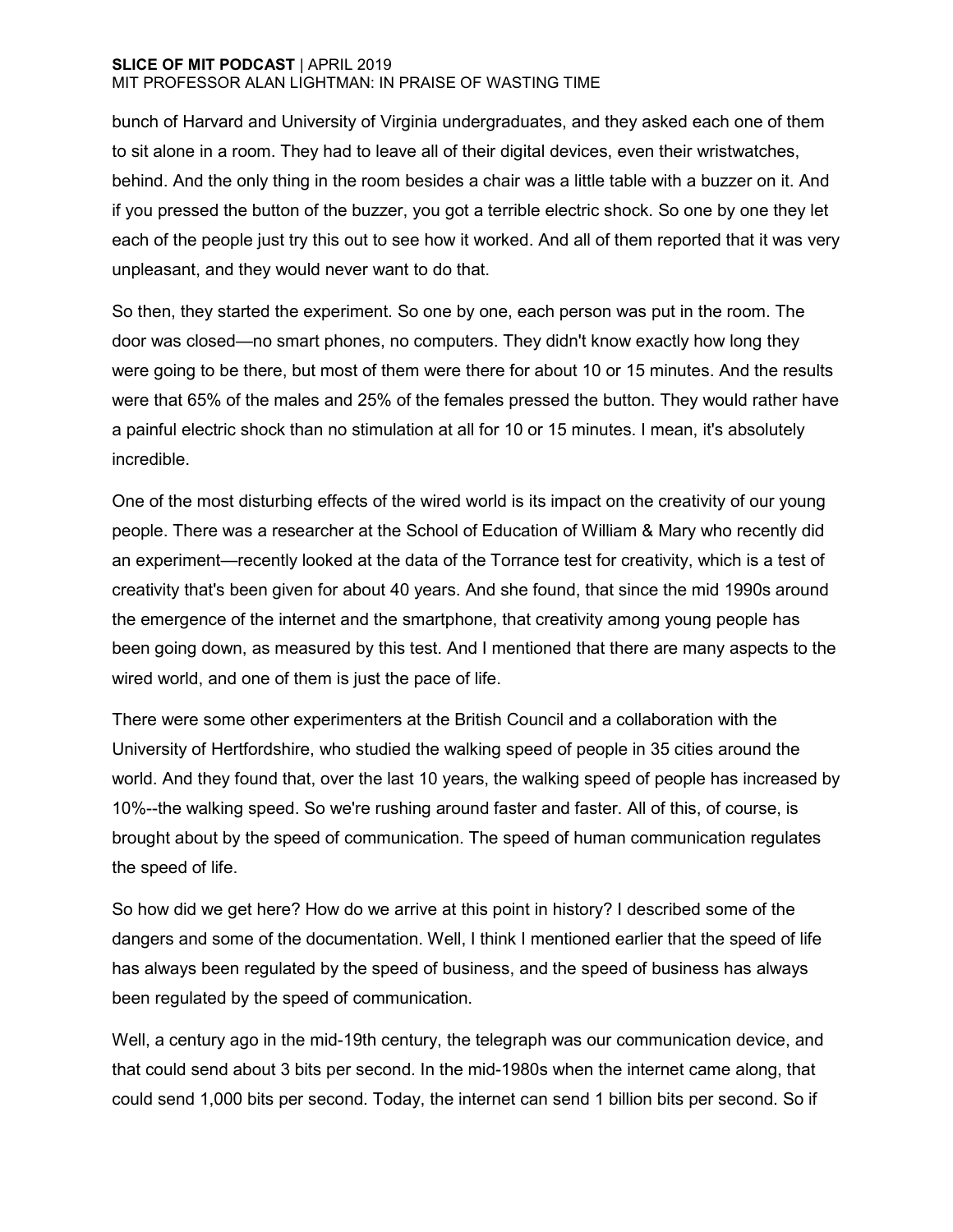you graphed that on a curve, you can see that the curve is just going like this up, and up, and up. A lot of this has to do with the speed in the workplace. And 50 years ago there was an economist, named Gary Becker, who did a study of the cost of time in which he put all uses of time, both leisure and business, on the same footing.

And he found a not-surprising result that people will spend less time in their leisure activities when their work time, their paid time, becomes more profitable—a not-surprising result. And according to the Bureau of Labor, the productivity has increased by a factor of five since 1950 the amount of production in one hour by a worker. And when you combine that—how much more profitable work time has become—with the time equal money equation in Becker's analysis, you can see that people are reducing their leisure time—their time to reflect—because they can have increased productivity with their smartphones, and so on. The Harvard Business Review recently found that people who carry smartphones are connected to their jobs 13.5 hours a day and five hours on the weekend, which is a 72-hour workweek. So the irony here is that technology and economic progress, instead of increasing more leisure time, have done just the opposite.

I wonder whether people in the other room can hear me. Yes. Well, I hope maybe they're taking a nap, which would be a good way to waste time.

I wanted to say one more personal thing before I move to my conclusion. When I was in grade school and high school-- and I'm not as young as I look. I grew up in the 1950s and early 1960s. I was a budding scientist, and I did experiments.

One of the projects I did was I built a rocket with a lizard passenger, and I thought that unmanned spaceflight was just too boring. So I had a lizard passenger. And I built it, so that when the rocket got to its maximum height and was about to turn over there was some mercury that slid in a tube and made an electrical connection, and a little gunpowder charge blew the lizard out on a parachute. And the lizard would come down. And I used to do things like this and projects like this, and I didn't do them because they were assigned in school. I didn't do them because my parents had told me to do these projects.

I recognize now that these things that I did for fun and the long afternoons after school were part of the development of my imagination. I had these stretches of unscheduled time, and I did these things to develop my imagination. And it was not the world of my parents or my teachers. It was a world of my own. And I think that, in various ways, the escape from structure and schedule, the willingness to experience space without time, the development of one's inner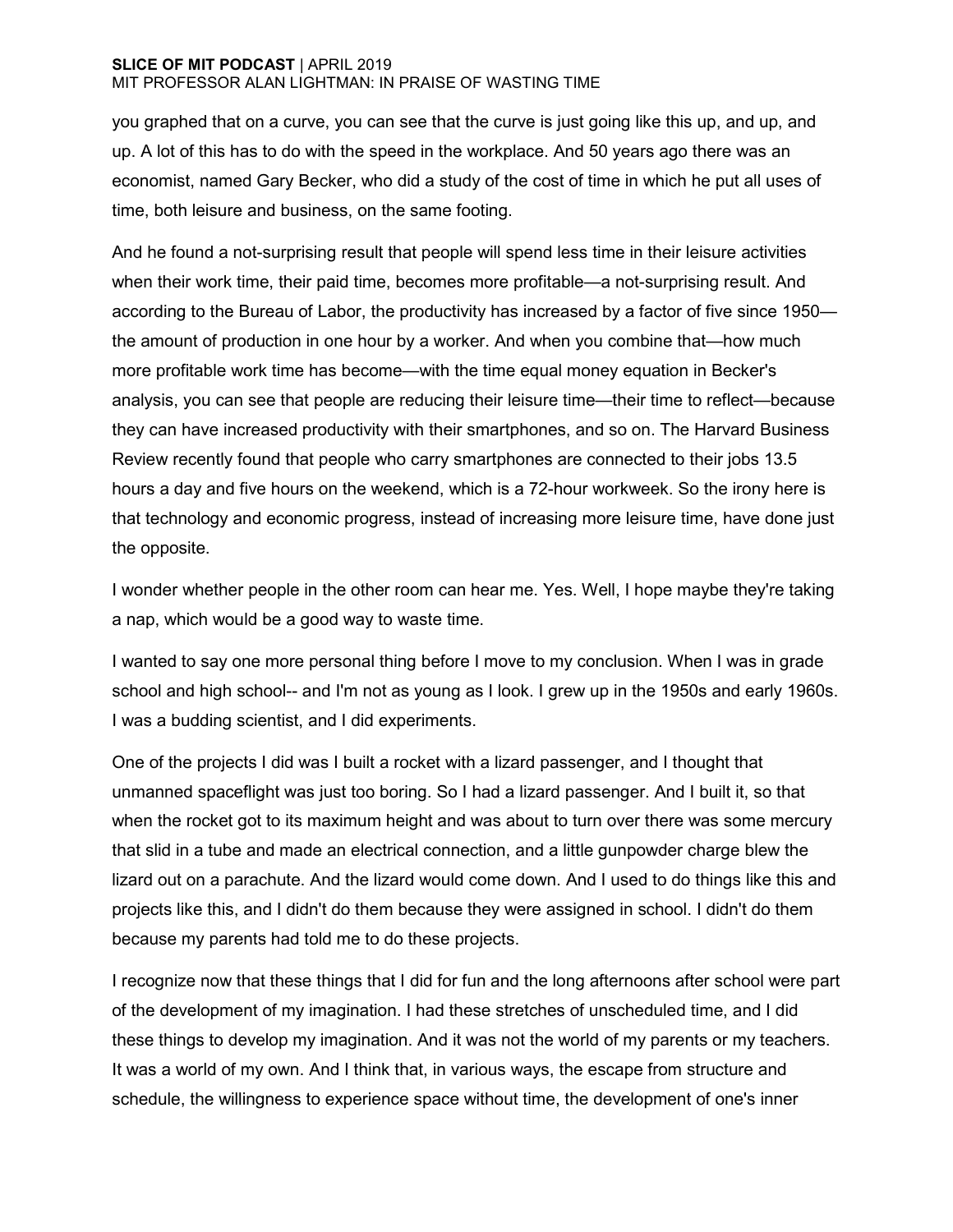world, the full release of the imagination, these are all connected. And they're connected to our creativity and to our inner lives, and the lack of these things is why this teenager is looking so depressed.

In 2016, the Harvard biologist and naturalist EO Wilson published a little book titled Half the Earth in which he proposed that we devote half of our planet to environmental protection, and he was addressing the environmental destruction of the last 50 years. Of course, I don't think that there's any-- there wasn't any single individual who—or even the society—who intentionally set out to destroy the natural world. I think it has been an unintended consequence of population growth, the desire to have more comfortable lives, and the energy required to do that. I think that we are destroying our inner world now via the wired world.

It's more subtle. It's not as obvious, but we're beginning to document the bad effects of our frenzied hyperconnected lifestyle. I mentioned a few studies to you. I think that the situation is dire. I think, in some ways, it is just as serious as the destruction of our environment even though it's partly invisible, and we may already be at the point of no return, just as we are with global warming. We're losing our ability to know who we are and what's important to us.

So is there anything that we can do? Somehow, we need to create a new habit of mind, both as individuals and as a society. We need a new mental attitude that values our inner reflection, values stillness, values privacy, values personal reflection—that honors the inner self. And so, I want to end with a few recommendations, and some of these may apply to your grandchildren. For K through 12 students, I think that each school day should have a 10- minute period of silence, and it could be during homeroom period. There have been a few schools that have experimented with things like this, but this is just the beginning of developing a habit of mine.

I think, for college students, that every department should have what you might call an introspective course that lowers the amount of reading but gives students more time to reflect on what they're reading, and to digest what they're reading. I think, in the workplace, that every business office should have a quiet room, where employees are encouraged to go for 30 minutes during the day. It's not part of the lunch hour. Leave their cell phones behind and just spend 30 minutes in quiet reflection or meditation. For families, I think that the evening meal, it should be unplugged. We should turn off our TV'S, turn off the phones, turn off our smart phones. And just have a quiet hour of conversation.

And I think that the individuals should figure out a way to put 20 or 30 minutes into their day of just maybe sitting quietly, taking a walk outside, without your digital devices. And at the societal